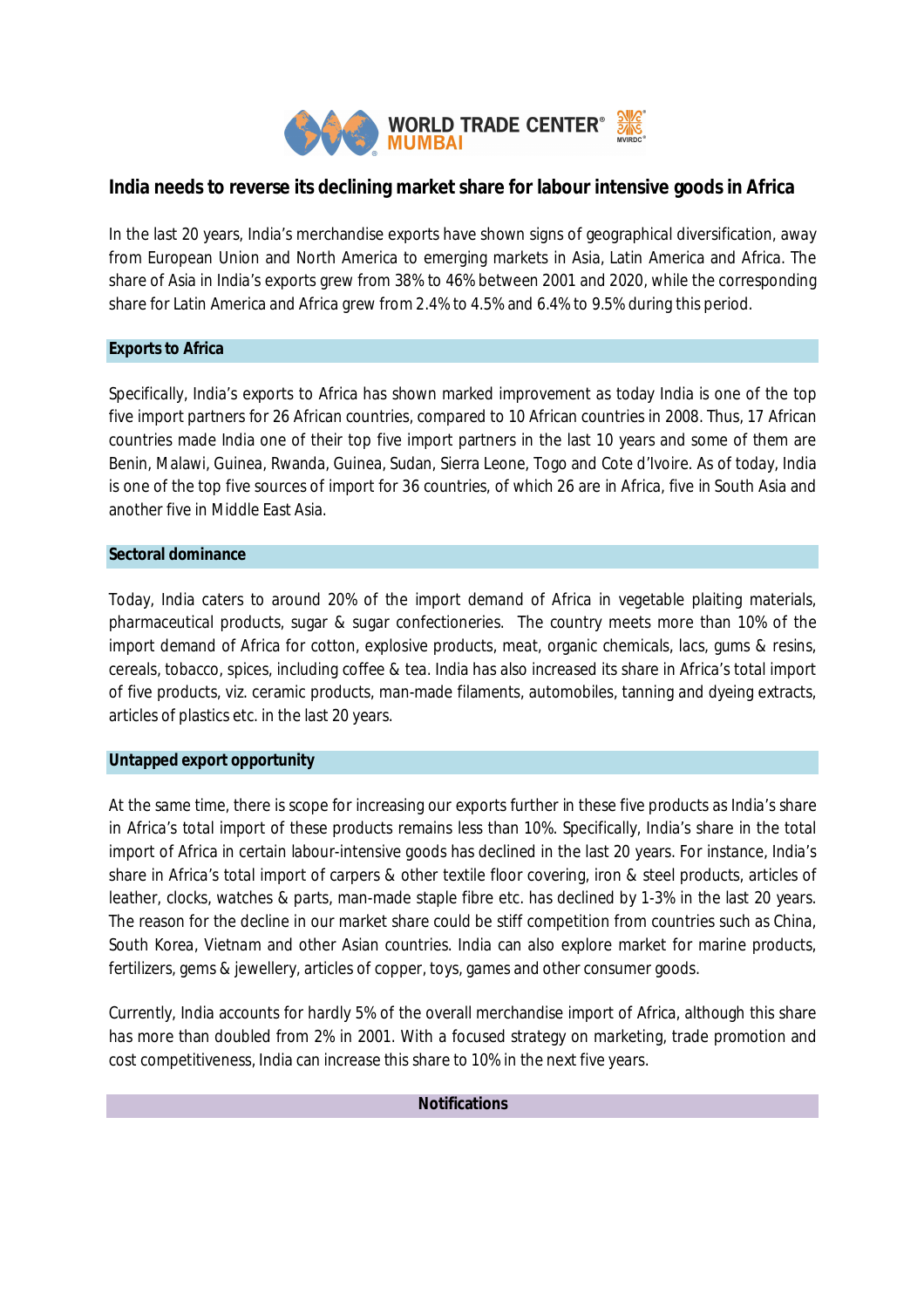

# **Press Information Bureau**

Minister urges G33 countries to defend their position at WTO

https://pib.gov.in/PressReleasePage.aspx?PRID=1755729

**CBIC**

Anti-dumping duty on import of aluminum foil

https://www.cbic.gov.in/resources//htdocs-cbec/customs/cs-act/notifications/notfns-2021/csadd2021/csadd51-2021.pdf

Fixation of tariff values for certain importable items

https://www.cbic.gov.in/resources//htdocs-cbec/customs/cs-act/notifications/notfns-2021/csnt2021/csnt73-2021.pdf

Exchange rate notifications

https://www.cbic.gov.in/resources//htdocs-cbec/customs/cs-act/notifications/notfns-2021/csnt2021/csnt74-2021.pdf

**DGFT**

Last Date for Submitting Applications for Scrip based on FTP schemes

https://content.dgft.gov.in/Website/dgftprod/4e7dbaf3-91fe-4390-8ca8- 2c2fda0be3bd/Notification%20No%2026%20English.pdf

Amendment in policy condition for import of fuels

https://content.dgft.gov.in/Website/dgftprod/49d5eb39-30ea-416e-a507 ab7f67a4f84f/Notification%2027%20dt%2016-09-21.pdf

**RBI**